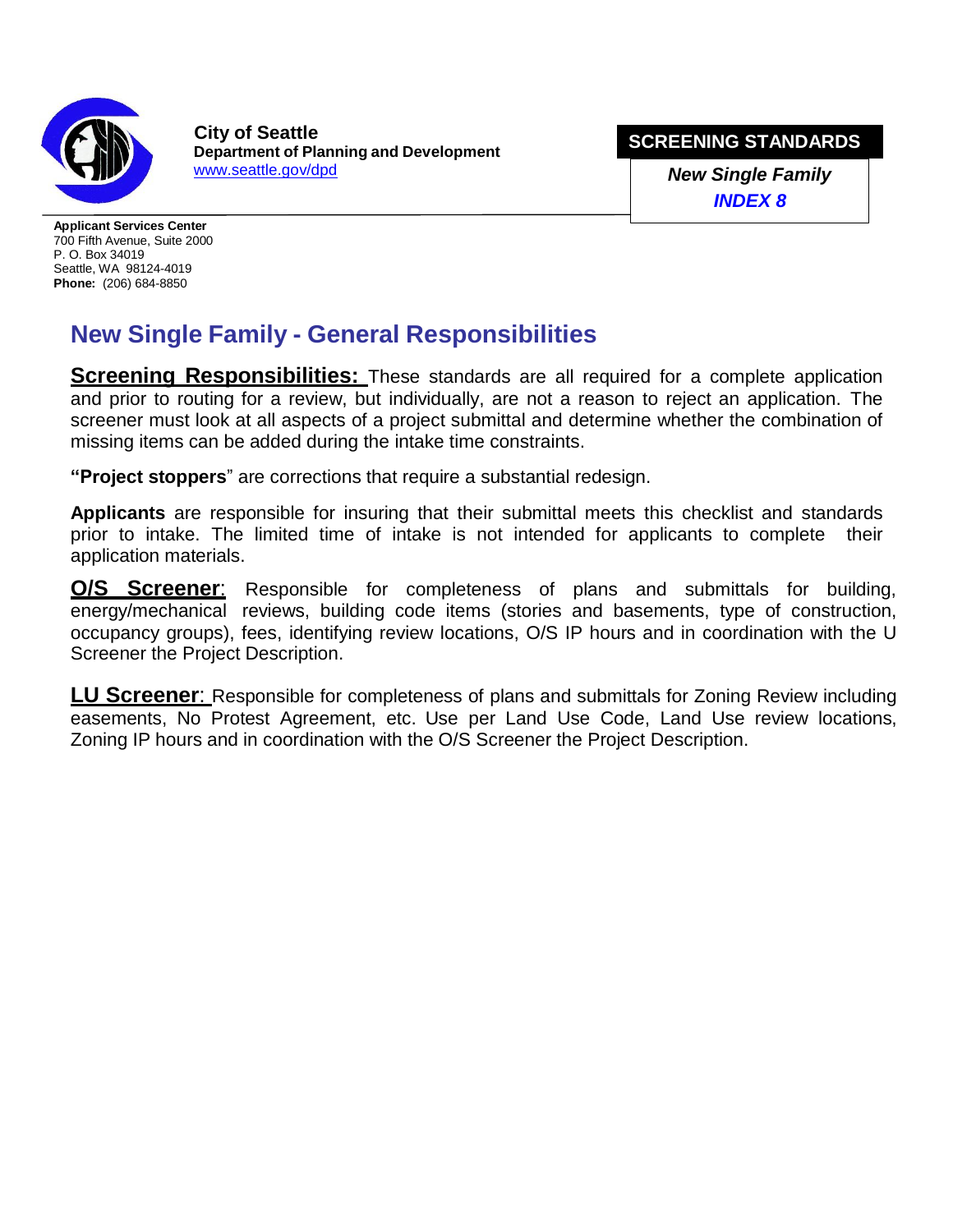# **INEX 8 INDEX 8 INDEX 8 INDEX 8 INDEX 8**

### **Screening Overview (SCOPING):**

#### **Cover Sheet Completed**

- Project Address matches the Address assigned by Seattle DCI
- All portions of coversheet completed including contact information, related projects, floor area, grading, page where information is indicated on the plans, Energy/Mechanical Code Compliance information, etc. Check for forms if Target UA or Systems Analysis is used.

#### **Forms - all forms must be completed (Including but not limited to)**

- Financial Responsibility Form
- Construction Stormwater Checklist
- Equipment Sizing Form
- Waste Diversion Plan (Projects with an area of work greater than 750 square feet)
- Deconstruction & Salvage Assessment (Projects involving demolition with a work area greater than 750 square feet)
- No Protest Agreement if the street is not developed with curbs, sidewalk, etc.
- Pre-application Site Inspection Report
- Target UA Form or Systems Analysis Calculations if selected on coversheet
- Water Availability Form

#### **Project matches Addressing Review**

- Legal description matches legal description reviewed by Addressing
- Plot Plan matches Plot Plan reviewed by Addressing
- Address on all sheets match Seattle DCI Project Address

**Plot Plan, Floor Plan and Elevations agree**

**All Plans and notes indicated in Screening Checklist are included**

#### **Plans are Microfilmable**

- Good Contrast
- Minimum  $\frac{1}{4}$ " inch for all other plans
- Minimum 1/8" lettering (if handwritten)
- Minimum 1/8" or 1:10 for plot plan

#### **Number of Plans Required**

- Two identical sets of plans with complete coversheets and stapled
- Two additional Plot Plans

#### **Structural Calculations Included**

**Note: required for all projects with structures less than 20' in width, of unusual shape or of unusual framing excluding one story accessory structures.**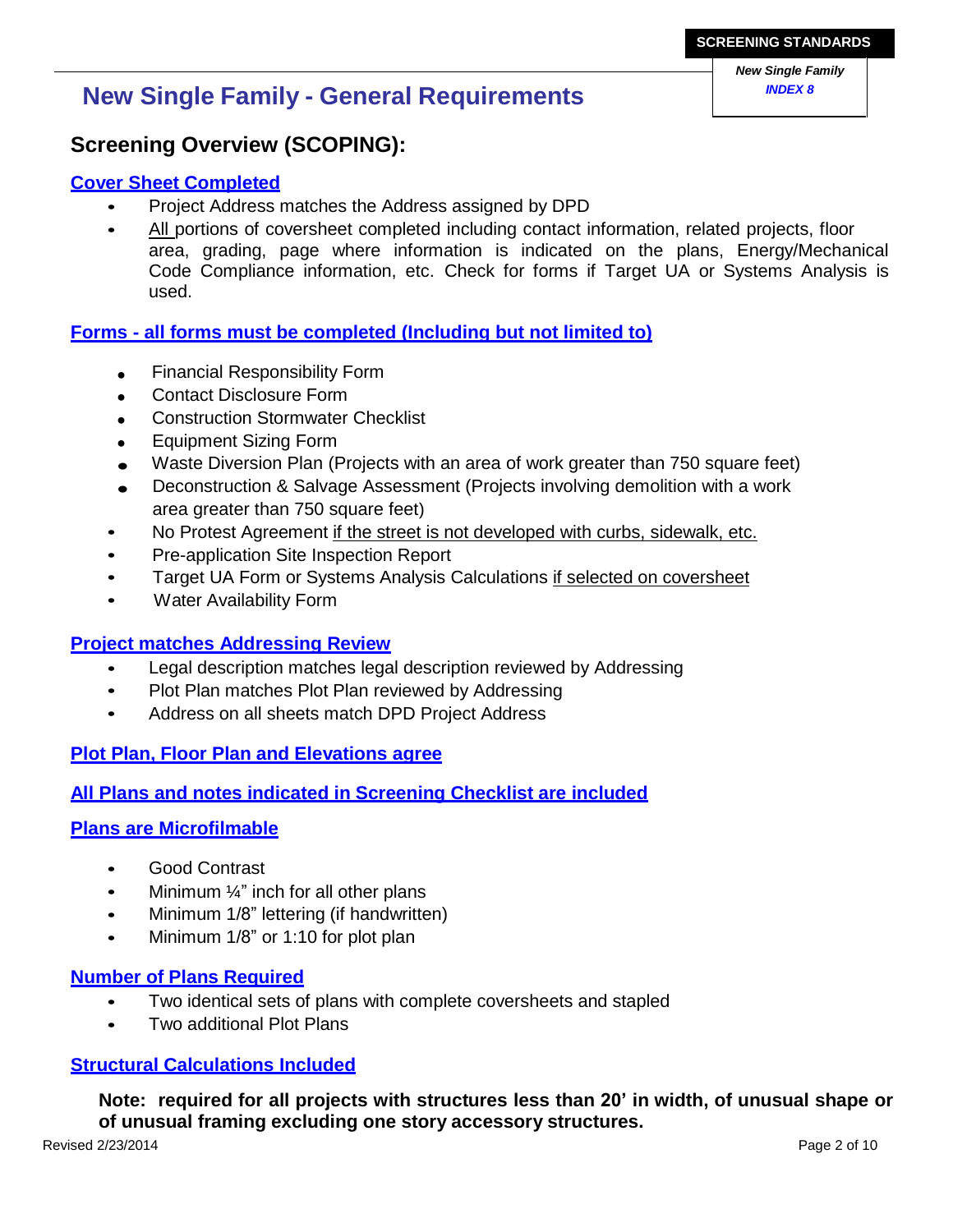|            |                      |                                                                                                                 | <b>New Single Family</b><br><b>INDEX 8</b> |
|------------|----------------------|-----------------------------------------------------------------------------------------------------------------|--------------------------------------------|
|            |                      | Architectural and Structural Notes - unless specified on details or other plans                                 |                                            |
| Req        | <b>Prov</b>          |                                                                                                                 |                                            |
| $\times$   |                      | Identify Building Code Editions (such as year, including amendments)                                            |                                            |
|            |                      | <b>Design Loads Notes</b>                                                                                       |                                            |
| <b>NNN</b> |                      | Floor dead load and live load<br>Roof dead load and live load                                                   |                                            |
|            |                      | Wind exposure and speed                                                                                         |                                            |
|            |                      | Seismic zone                                                                                                    |                                            |
|            |                      | Soil bearing pressure                                                                                           |                                            |
|            |                      | Equivalent fluid pressure                                                                                       |                                            |
|            |                      | <b>Foundation Notes</b>                                                                                         |                                            |
|            |                      | Concrete strength and mix                                                                                       |                                            |
|            |                      | Reinforcing steel grade placement and protection                                                                |                                            |
|            | <b>Framing Notes</b> | Anchor bolt size, spacing and washer/plate size                                                                 |                                            |
|            |                      | Species and grade of beams, headers, joist, rafters, columns, studs & miscellaneous                             |                                            |
|            |                      | Sheathing type, grade and index                                                                                 |                                            |
|            |                      | Manufactured trusses                                                                                            |                                            |
|            |                      | Nailing and blocking                                                                                            |                                            |
|            |                      | Stairway headroom and handrail specifications                                                                   |                                            |
|            |                      | Guardrail height, intermediate rail and design strength                                                         |                                            |
|            |                      | <b>Mechanical &amp; Ventilation Notes</b>                                                                       |                                            |
|            |                      | Source specific fan sizes (if not specified on floor plans)<br>Duct work gauge between garage and living spaces |                                            |
|            |                      | Whole house ventilation method (exhaust only, integrated forced air, etc.) include                              |                                            |
|            |                      | size, sone rating and controls                                                                                  |                                            |
|            | <b>Energy Notes</b>  |                                                                                                                 |                                            |
|            |                      | Identify Code Edition (such as year, including amendments)                                                      |                                            |
|            |                      | Heated floor area (gross)                                                                                       |                                            |
|            |                      | Area of exterior doors                                                                                          |                                            |
|            |                      | Area of glazing in walls<br>Area of skylights                                                                   |                                            |
|            |                      | Glazing percent (all glass)                                                                                     |                                            |
|            |                      | LAND USE CODE ANALYSIS AND DOCUMENTATION - may be on page with Plot Plan                                        |                                            |
|            | <b>Lot Coverage</b>  |                                                                                                                 |                                            |
|            |                      | Show area calculations of all principal and accessory structures                                                |                                            |
|            |                      | Identify allowed lot coverage                                                                                   |                                            |
|            |                      | Identify proposed lot coverage                                                                                  |                                            |
|            |                      | Identify exceptions used (i.e. 18" overhang including gutter)                                                   |                                            |
|            |                      | <b>Structure Height</b><br>Identify maximum structure height allowed                                            |                                            |
| $\times$   |                      | Identify proposed structure height                                                                              |                                            |
|            |                      | Identify exceptions used (i.e. pitched roof, rooftop features, sloped lot height bonus)                         |                                            |
|            |                      | Sloping lot height bonus documentation (calculate to nearest inch)                                              |                                            |
|            |                      | Show calculations for average elevations of low grade wall                                                      |                                            |
|            |                      | Show calculations for average elevation of high grade wall                                                      |                                            |
|            |                      | Show calculations for difference between average high and average low elevations                                | Page 3 of 10                               |
|            | Revised 01/01/2016   |                                                                                                                 |                                            |

**SCREENING STANDARDS**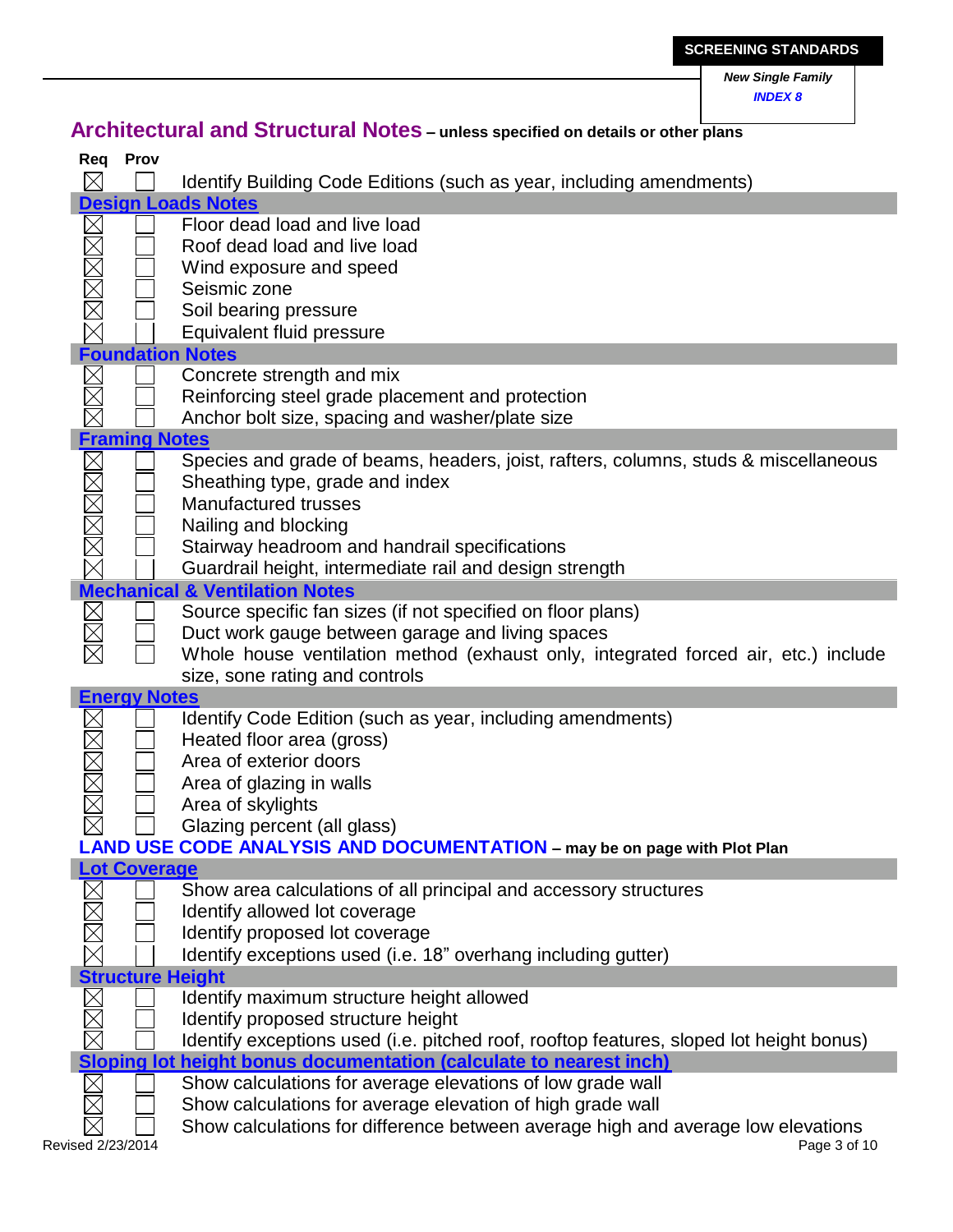## *New Single Family*

## **A** *INDEX <sup>8</sup>* **rchitectural and Structural Notes – continued**

#### **LAND USE CODE ANALYSIS AND DOCUMENTATION - continued**

| Req                           | Prov             |                                                                                                                                                                                                                                                                                                                                                                                                                                                                                                                                                                                                                                                                                          |
|-------------------------------|------------------|------------------------------------------------------------------------------------------------------------------------------------------------------------------------------------------------------------------------------------------------------------------------------------------------------------------------------------------------------------------------------------------------------------------------------------------------------------------------------------------------------------------------------------------------------------------------------------------------------------------------------------------------------------------------------------------|
|                               |                  | <b>Sloping lot height bonus</b> continued                                                                                                                                                                                                                                                                                                                                                                                                                                                                                                                                                                                                                                                |
|                               |                  | Identify distance between average low point and average high point<br>Show calculations for slope on lot (difference in average elevations divided by<br>distance between these points)                                                                                                                                                                                                                                                                                                                                                                                                                                                                                                  |
| $\boxtimes$                   |                  | Show calculations for additional height allowed (slope of lot divided by .06)                                                                                                                                                                                                                                                                                                                                                                                                                                                                                                                                                                                                            |
|                               | <b>Plot Plan</b> |                                                                                                                                                                                                                                                                                                                                                                                                                                                                                                                                                                                                                                                                                          |
|                               |                  | <b>General Information</b>                                                                                                                                                                                                                                                                                                                                                                                                                                                                                                                                                                                                                                                               |
| $\frac{\boxtimes}{\boxtimes}$ |                  | Project site address<br>Scale $1" = 10'$ or $1/8" = 1'$<br>Legal description(s) (include easement legal description and recording number)<br>Existing and proposed easement location and dimensions (side yard, ingress &<br>egress, pedestrian access, etc.)                                                                                                                                                                                                                                                                                                                                                                                                                            |
|                               |                  | King County Assessor's Parcel Number (APN)                                                                                                                                                                                                                                                                                                                                                                                                                                                                                                                                                                                                                                               |
|                               |                  | Identify and dimension all property lines. Show their bearings                                                                                                                                                                                                                                                                                                                                                                                                                                                                                                                                                                                                                           |
|                               |                  |                                                                                                                                                                                                                                                                                                                                                                                                                                                                                                                                                                                                                                                                                          |
| XMMMMM                        |                  | Names and right-of-way width(s) of adjacent streets<br>Identify elevation at center of developed roadway<br>Street and alley right-of-way width<br>Street, alley improvement type and width (asphalt, concrete, gravel, 24' wide or<br>specify "unimproved")<br>Sidewalk type, width, distance from property line(s) or specify "no sidewalk"<br>Curb height and type (concrete, asphalt, rolled, etc. or specify "no curbs")<br>Curbcut width and distance from adjacent property lines<br>Label curbcuts as "existing" or "proposed"<br>Sidewalk type and width or specify "no sidewalk"<br>Identify all physical restrictions to site access (utility poles, rockeries, street trees, |
|                               |                  | Metro Bus Stops, etc)<br>Utilities - show existing and proposed                                                                                                                                                                                                                                                                                                                                                                                                                                                                                                                                                                                                                          |
| $\boxtimes$                   |                  | Sewer mains (sanitary only or combination)<br>Storm drains and catch basins<br>Water mains, fire hydrants and water meter<br>Utility poles (light, power, streetlight, signals, and transit)<br>Stormwater disposal system or detention                                                                                                                                                                                                                                                                                                                                                                                                                                                  |
|                               |                  | <b>Development Information</b>                                                                                                                                                                                                                                                                                                                                                                                                                                                                                                                                                                                                                                                           |
|                               |                  | Dimension distances from all portions of the building to front, side and rear property<br>lines                                                                                                                                                                                                                                                                                                                                                                                                                                                                                                                                                                                          |
|                               |                  | If front yard averaging dimensions distances from all portions of building to front<br>property line on adjacent sites used in averaging calculations<br>Dimension and label all portions of the structure (exterior walls, porches, decks,                                                                                                                                                                                                                                                                                                                                                                                                                                              |
|                               |                  | stairs, cantilevers, roof overhangs, chimneys, etc)                                                                                                                                                                                                                                                                                                                                                                                                                                                                                                                                                                                                                                      |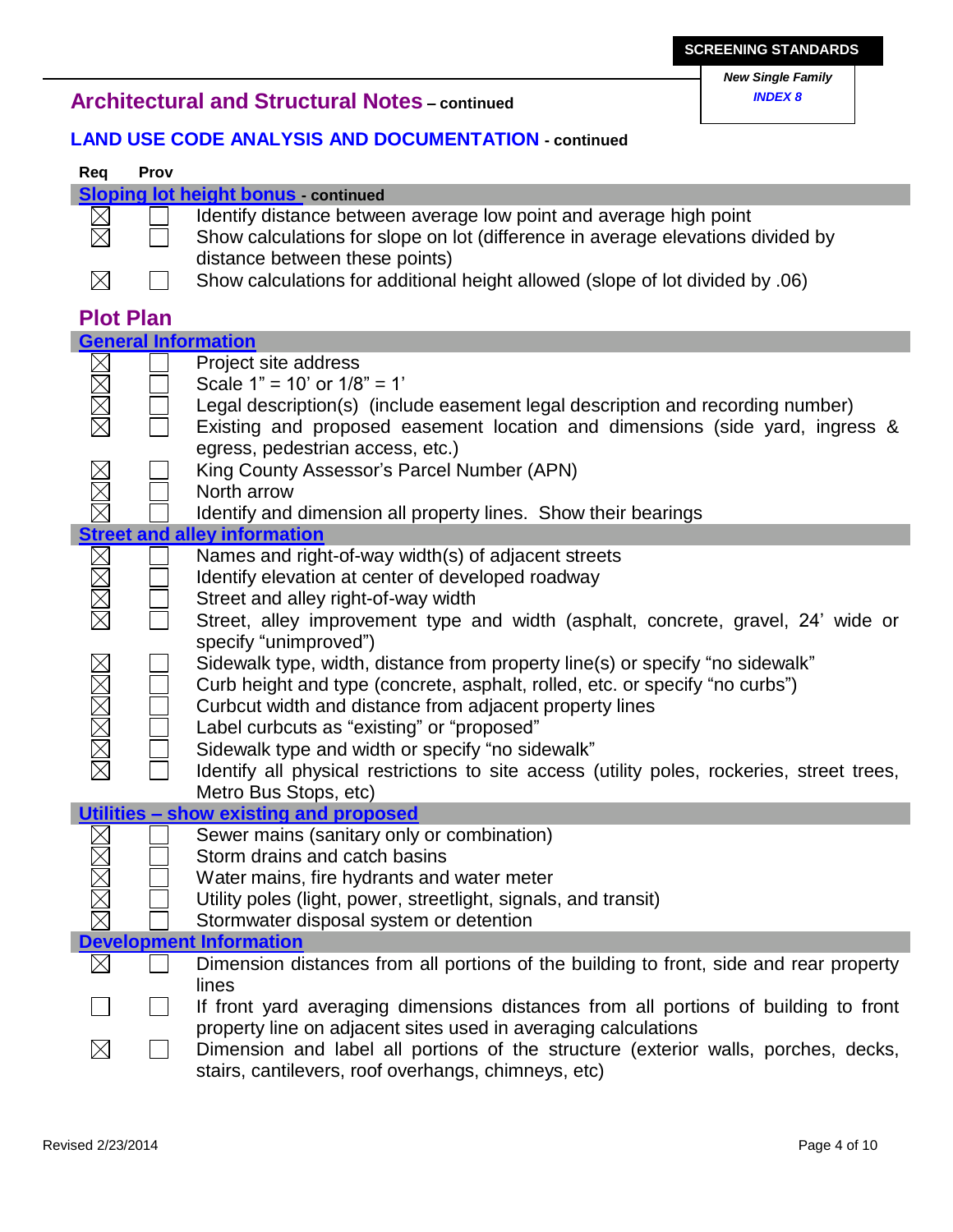## **Plot Plan - continued**

| Reg                        | Prov                  |                                                                                                                                                                                                                                                                                                                                                         |
|----------------------------|-----------------------|---------------------------------------------------------------------------------------------------------------------------------------------------------------------------------------------------------------------------------------------------------------------------------------------------------------------------------------------------------|
|                            |                       | <b>Development Information</b> continued                                                                                                                                                                                                                                                                                                                |
| $\boxtimes$                |                       | Identify accessory structures and dimension distances from other structures and<br>property lines.                                                                                                                                                                                                                                                      |
| <b>IMMER</b>               |                       | Dimension distances between structures on property<br>Label and dimension surface parking space(s) driveways<br>Identify existing and finished grade elevation of driveway at property line<br>Identify finished grade elevation at garage<br>Label and dimension rockeries, site retaining walls, fences, arbors, trellises, patios,<br>walkways, etc. |
| XMX                        |                       | Locate and dimension all window wells, fireplaces, chimneys, etc.<br>Show and identify existing trees<br>Caliper and species of exceptional and significant trees                                                                                                                                                                                       |
|                            | <b>Height details</b> |                                                                                                                                                                                                                                                                                                                                                         |
| $\boxtimes$<br>$\boxtimes$ |                       | Identify existing and finished grade at each building corner<br>For pitched roofs – identify elevation at top of plate, top of roof peak(s), (top of roof<br>decks if applicable)                                                                                                                                                                       |
| $\boxtimes$                |                       | For flat roofs – identify elevation at top of roof structure, top of roof decks if<br>applicable)                                                                                                                                                                                                                                                       |
|                            |                       | Additional requirements - Sloping lot height bonus details                                                                                                                                                                                                                                                                                              |
| XXX                        |                       | Locate and identify the average elevation point on high grade wall<br>Locate and identify the average elevation point on low grade wall<br>Show and dimension line between average high point and average low point<br>Provide topographic survey with 2' contours (minimum) by licensed surveyor                                                       |

## **Floor Plan**

### **Req Prov**

|       | <b>General Information</b> |                                                                                              |  |
|-------|----------------------------|----------------------------------------------------------------------------------------------|--|
|       |                            | North arrow                                                                                  |  |
|       |                            | Scale $\frac{1}{4}$ " = 1'                                                                   |  |
| XMXXX |                            | Label floor level (1 <sup>st</sup> , 2 <sup>nd</sup> , basement, etc.)                       |  |
|       |                            | Use of each room                                                                             |  |
|       |                            | If framing is shown, identify which floor level framing (i.e. $1st$ floor plans, $2nd$ floor |  |
|       |                            | framing)                                                                                     |  |
|       |                            | Reference call outs for cross sections and details                                           |  |
|       |                            | <b>Floor plan information</b>                                                                |  |
|       |                            | Overall dimensions (exterior wall to exterior wall)                                          |  |
|       |                            | Dimension location of all interior walls and columns, from each other and from               |  |
|       |                            | outside of exterior walls                                                                    |  |
|       |                            | Location of interior and exterior doors and windows                                          |  |
|       |                            | Dimension exterior door size and specify u-value                                             |  |
| MMM   |                            | Show direction of all door swings                                                            |  |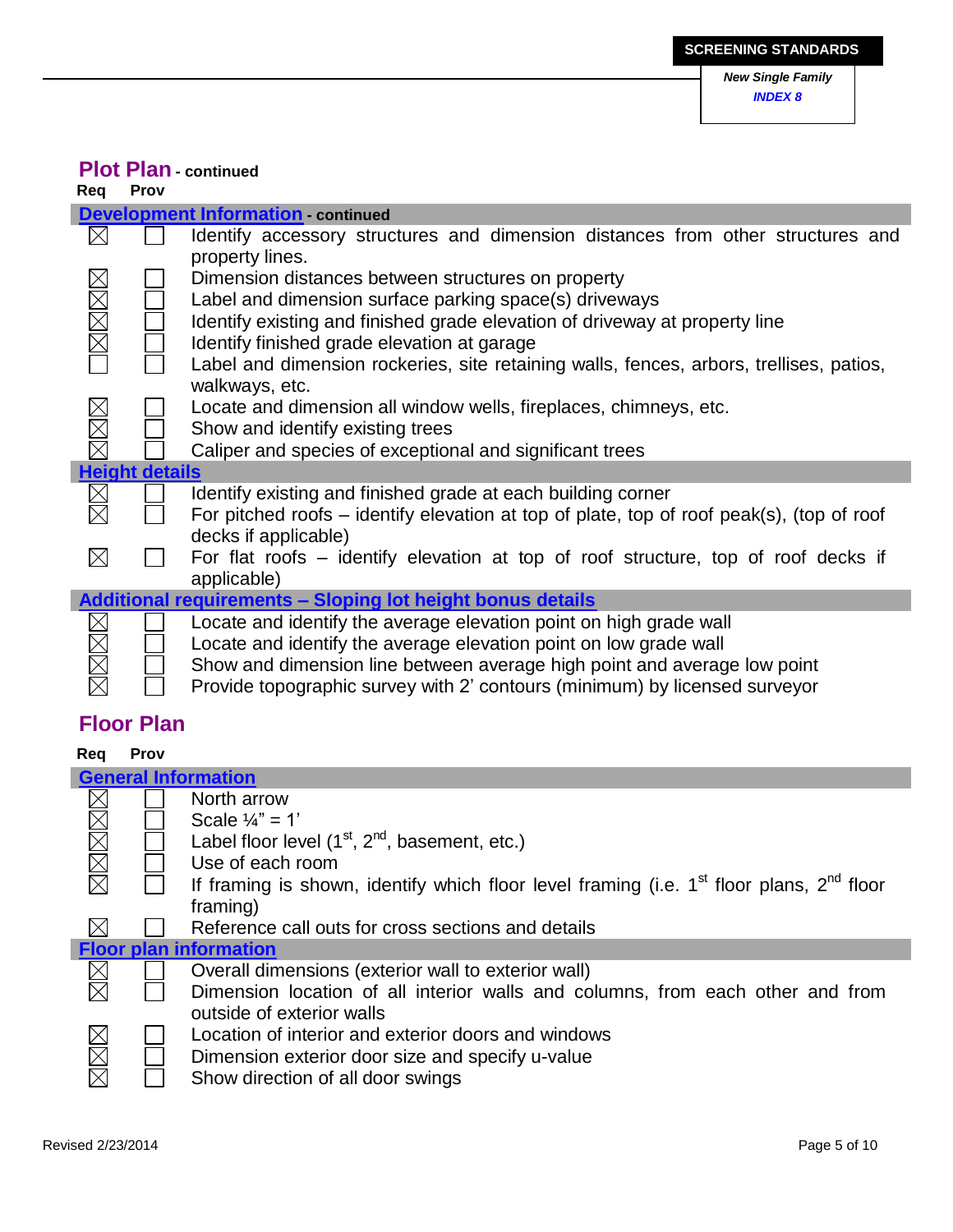**Floor plan information - continued Req Prov**  $\boxtimes$ Identify egress window(s), dimension sill height, net open area, clear open width,  $\Box$ clear open height  $\frac{\boxtimes}{\boxtimes}$  $\Box$ Show details of the fire barrier required between attached garage and dwelling Dimensions for window sizes on plan or provide schedule. Include height, width, type (i.e. slider, casement, awning), u-value or call out key on plan.  $\boxtimes$ Show and dimension critical ceiling breaks (i.e. sloped ceiling provisions, soffits, etc.) MMMMMMMMMM Locate all smoke detectors Locate exhaust fans Attic access location and size Water heater location Furnace location Kitchen sink, refrigerator, cooking appliances location Toilet, bathing, sink location Fireplace, bay windows, etc. location and dimensions Location of rated walls and reference to details Show decks, porches, landings, etc. Identify partial height walls **Stair information MMMMMMR** Locate stairs Dimension width and landing size Indicate rise and run Handrail information Guardrail information Headroom height Winding stair requirements (if used)

Spiral stair requirements (if used)

## **Elevation Views**

I

| <b>General Information</b> |                                                                                                                    |
|----------------------------|--------------------------------------------------------------------------------------------------------------------|
| $\boxtimes$                | Scale $1/4$ ' = 1'                                                                                                 |
| MMMI                       | Show and label north, south, east, and west elevation views                                                        |
|                            | Show and label existing and finished grade lines                                                                   |
|                            | Show and dimensions exterior architectural features (garden windows, bay                                           |
|                            | windows, etc.)                                                                                                     |
|                            | Show window wells                                                                                                  |
|                            | Slope of pitched roofs                                                                                             |
| XXXX                       | Location of doors and windows                                                                                      |
|                            | For pitched roofs – dimension height from existing or finished grade, whichever is                                 |
|                            | lower to top of plate, top of roof, top of roof peak, top of roof decks (if applicable) at<br>each building corner |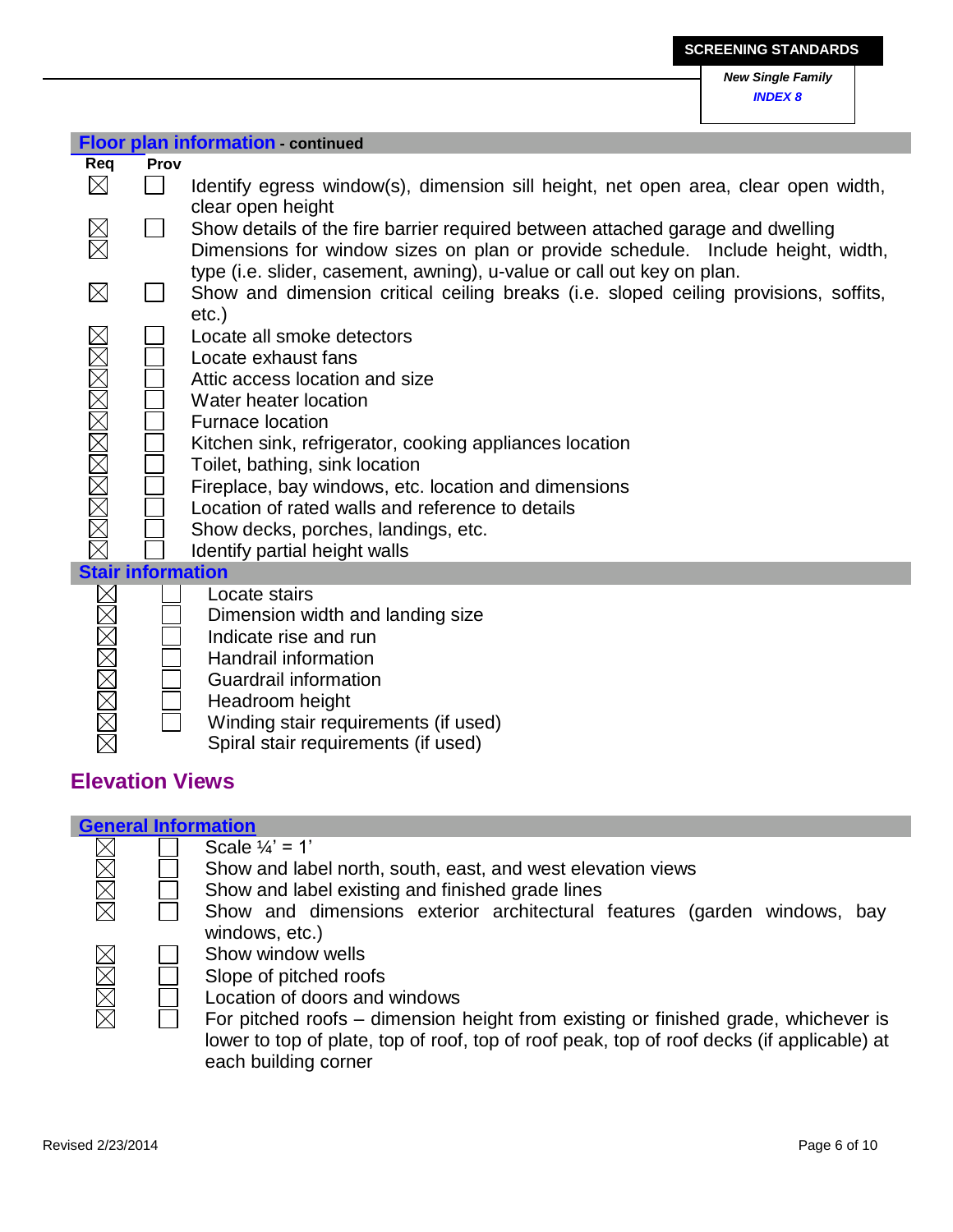# **Elevation Views**

|             | <b>General Information - continued</b> |                                                                                                                                                                                                  |  |  |
|-------------|----------------------------------------|--------------------------------------------------------------------------------------------------------------------------------------------------------------------------------------------------|--|--|
| Reg         | <b>Prov</b>                            |                                                                                                                                                                                                  |  |  |
| $\boxtimes$ |                                        | For flat roofs – dimension height from existing or finished grade, whichever is lower                                                                                                            |  |  |
| $\times$    |                                        | to top of roof structure, top of roof decks (if applicable) at each building corner<br>Height of yard exceptions (decks, porches, stairs) from existing or finished grade,<br>whichever is lower |  |  |
| XXX         |                                        | Height of cantilevered portions of structure from grade<br>Height of chimney above structures within 10'<br>Details of open railings on decks if yard or height exceptions used                  |  |  |

# **Foundation Plan**

#### **Req Prov**

|                            | <b>General Information</b> |                                                                                       |  |  |
|----------------------------|----------------------------|---------------------------------------------------------------------------------------|--|--|
|                            |                            | North Arrow                                                                           |  |  |
|                            |                            | Scale $\frac{1}{4}$ " = 1'                                                            |  |  |
|                            |                            | Reference callouts for cross sections and details                                     |  |  |
|                            |                            | <b>Footing and foundation information</b>                                             |  |  |
|                            |                            | <b>Overall dimensions</b>                                                             |  |  |
|                            |                            | Location and dimensions of columns from each other                                    |  |  |
| MMM                        |                            | Dimension and locate spread footings. Specify reinforcement type and quantity         |  |  |
|                            |                            | Dimension continuous footings and foundation walls (width, height) or reference       |  |  |
|                            |                            | detail                                                                                |  |  |
|                            |                            | Thickness of slab                                                                     |  |  |
|                            |                            | Window wells construction information                                                 |  |  |
|                            |                            | Crawl space vent size and location                                                    |  |  |
|                            |                            | Crawl space access (location and size)                                                |  |  |
|                            |                            | Show posts below first floor framing                                                  |  |  |
|                            |                            | Locate and identify all steps in footing and / or foundation                          |  |  |
|                            |                            | Show hold-down location and size                                                      |  |  |
|                            |                            | Show all first floor framing (size and span of beams and joists, direction of joists) |  |  |
| <u>xin riki yekin ya k</u> |                            | Show all cripple walls                                                                |  |  |
|                            |                            | Show all shearwall / braced wall panels and indicate construction                     |  |  |

# **Floor Framing Plans**

| <b>General Information</b> |  |                                                                         |  |
|----------------------------|--|-------------------------------------------------------------------------|--|
|                            |  | North arrow                                                             |  |
|                            |  | Scale $\frac{1}{4}$ " = 1'                                              |  |
| MMM                        |  | Reference call outs for cross sections and details                      |  |
|                            |  | Identify floor $(1^{st}$ floor, $2^{nd}$ floor, etc.) and framing level |  |
| <b>Framing information</b> |  |                                                                         |  |
| $\boxtimes$                |  | Size and spacing of framing members (i.e. joists, beams)                |  |
|                            |  | Size and span of headers, beams, etc.                                   |  |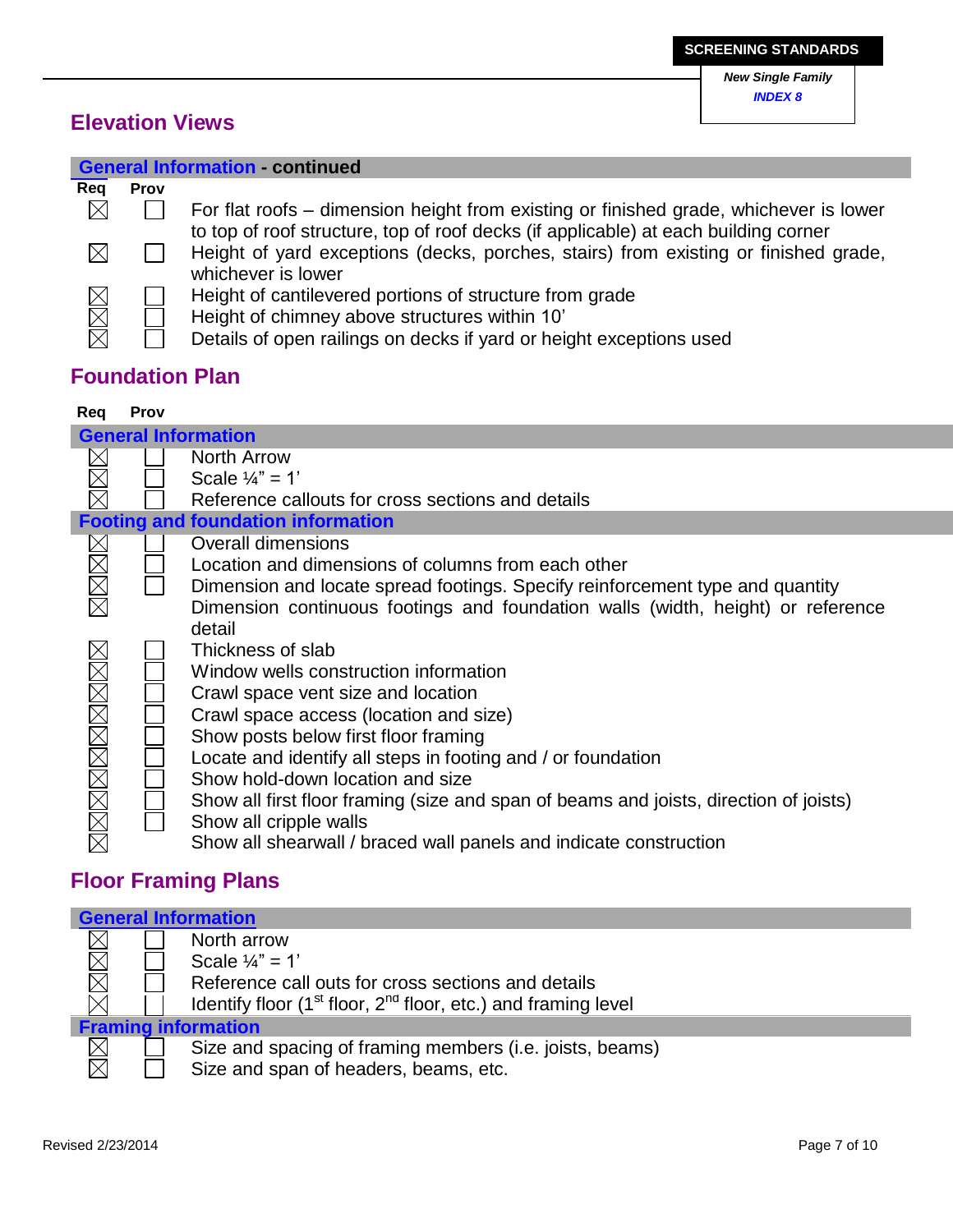| Req | Prov                                   |                                                                                                                                                                                                                                       |  |  |  |
|-----|----------------------------------------|---------------------------------------------------------------------------------------------------------------------------------------------------------------------------------------------------------------------------------------|--|--|--|
|     | <b>Framing information - continued</b> |                                                                                                                                                                                                                                       |  |  |  |
|     |                                        | Dimension and size of framing around openings in floors, ceilings, and other<br>horizontal diaphragms                                                                                                                                 |  |  |  |
| XXX |                                        | Locate all bearing walls and supporting floor framing<br>Locate all bearing walls and bearing points from above<br>Locate and identify all structural discontinuities, cantilever, offset bearing walls, floor<br>level changes, etc. |  |  |  |
| XXX |                                        | Show hold-downs, or straps location and size<br>Show all ledger connections<br>Identify all shearwall and braced wall panels and their schedule                                                                                       |  |  |  |

# **Roof Framing Plans**

|      | <b>General Information</b> |                                                                              |
|------|----------------------------|------------------------------------------------------------------------------|
|      |                            | North arrow                                                                  |
|      |                            | Scale $\frac{1}{4}$ = 1'                                                     |
|      |                            | Reference call outs for cross sections and details                           |
|      | Eraming information        |                                                                              |
|      |                            | If using conventional framing                                                |
|      |                            | Specify ridge beam size and span                                             |
|      |                            | Show location of collar ties (if used)                                       |
|      |                            | Specify rafter size, spacing, and span                                       |
| MMM  |                            | Specify header sizes and span                                                |
|      |                            | If using pre-manufactured trusses                                            |
|      |                            | Location of girder truss, hip master                                         |
|      |                            | Specify truss span, spacing, type (common, scissor, gable end, etc.)         |
|      |                            | For all framing types                                                        |
|      |                            | Show all bearing members below (walls, beams, headers, etc.) giving size and |
|      |                            | span                                                                         |
|      |                            | Specify size of framing around roof openings                                 |
| XXXX |                            | Indicate pitch of roof(s)                                                    |
|      |                            | Location of roof openings (skylights, chimneys, etc.)                        |
|      |                            | Dimension all eaves                                                          |
|      |                            |                                                                              |

# **Building Section**

A "**Building Section**" is a cross-sectional view (exterior wall to exterior wall) through a building (foundation to ridge), intended to illustrate the vertical relationship of significant building spaces.



## Min. ¼"=1'-0" scale.

Reference call-outs to construction details.

Dimension distance from floor to floor.

Ceiling height dimensions. (When using sloped ceiling provision, provide detailed dimensions)

Detailed dimensions if collar ties used.

Specify roof pitch / slope.

Illustrate unusual conditions (lofts, raised floor areas, unusual ceiling configurations, etc.)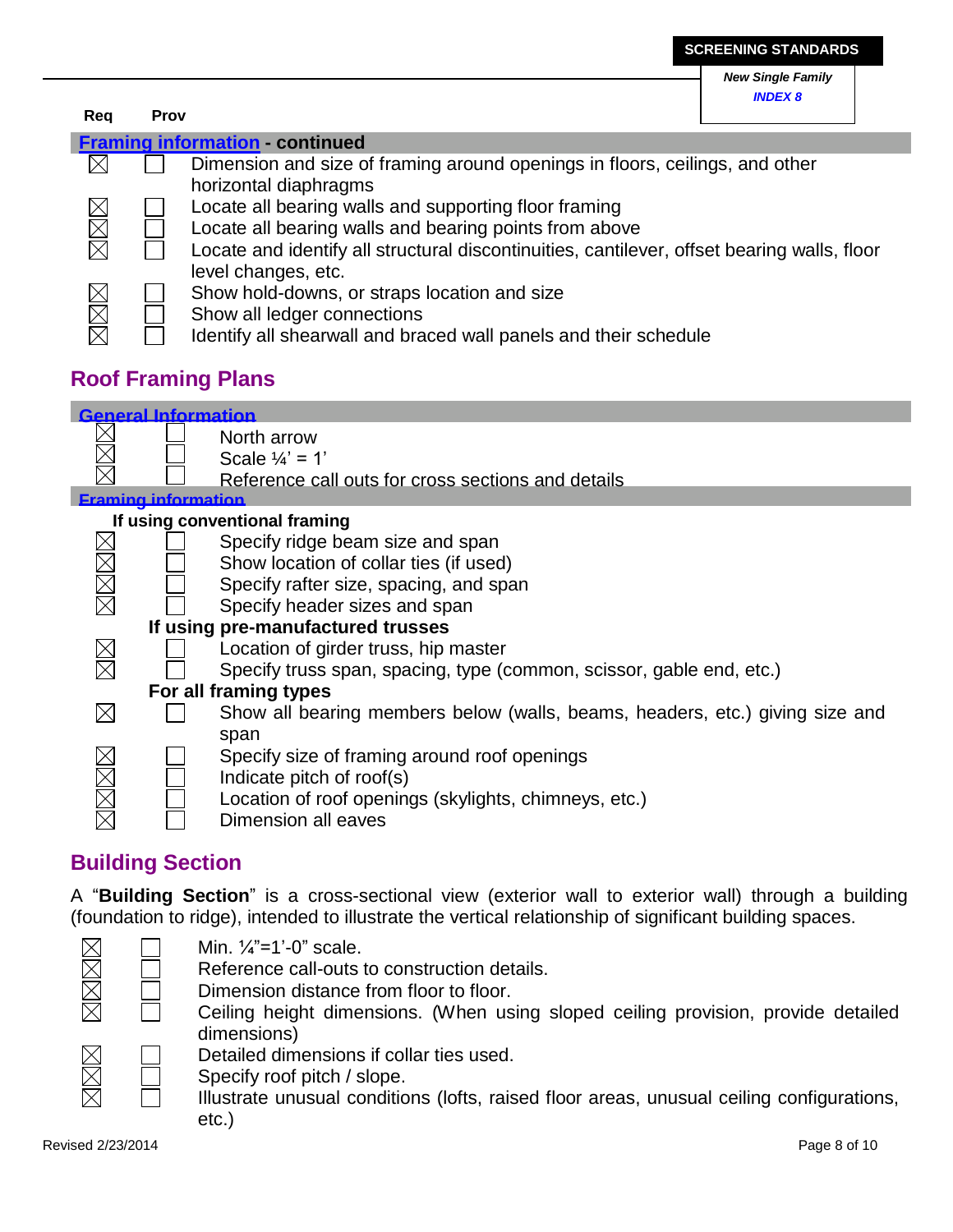## *Watch For:*

- 1. Floor plans must show the location of the section cut and reference the Building Section.
- 2. When multiple conditions are proposed and clarity is critical in order to show code compliance (such as unusual ceiling conditions), multiple building sections or partial sections may be appropriate.
- 3. Detailed information, such as insulation levels or a stair section, may be on the Building Section as long as the proposal is clear.

## **Construction Details**

A "**Construction Detail**" is an enlarged view (usually sectional) of a critical construction element, intended to clearly show code conformance.

| Req                 | Prov                       |                                                                                               |
|---------------------|----------------------------|-----------------------------------------------------------------------------------------------|
|                     | <b>General Information</b> |                                                                                               |
| $\times$            |                            | Minimum $\frac{1}{4}$ " = 1' (3/4" = 1' or larger is commonly used for construction detail so |
|                     |                            | detail is clearly presented)                                                                  |
| <b>Stair Detail</b> |                            |                                                                                               |
|                     |                            | Rise and run dimensions (Winders, spirals, or other unusual stairways may                     |
|                     |                            | require a detail plan as well).                                                               |
|                     |                            | Dimension headroom height                                                                     |
| XXXX                |                            | Handrail information (grasp requirements, extensions, and returns)                            |
|                     |                            | Guardrail information (height and spacing of intermediate rails)                              |
|                     |                            | Fire protection under stair (if enclosed)                                                     |
|                     |                            | <b>Typical Wall Section (extending from roof to foundation/basement wall)</b>                 |
| <b>Roof Detail</b>  |                            |                                                                                               |
|                     |                            | Dimension eave                                                                                |
|                     |                            | Show gutter, specify type                                                                     |
|                     |                            | Specify roof insulation, R-value, and type                                                    |
|                     |                            | Show fire protection at eave (if appropriate)                                                 |
| <b>Mall Detail</b>  |                            |                                                                                               |
| MMM                 |                            | Size and number of top and bottom plates                                                      |
|                     |                            | Stud sizing and spacing                                                                       |
|                     |                            | Exterior side: Siding, weather protection, structural sheathing (thickness and                |
|                     |                            | material), Veneer type (brick, stone) thickness, and attachment. Fire resistive               |
|                     |                            | assembly if appropriate.                                                                      |
| $\boxtimes$         |                            | Interior side: Insulation R-value and type; Wall covering material and thickness              |
|                     |                            | (usually gypsum wall board)                                                                   |
| <b>Floor Detail</b> |                            |                                                                                               |
|                     |                            | Sheathing material and thickness                                                              |
|                     |                            | Location of framing members                                                                   |
|                     |                            | Foundation information or reference to separate detail                                        |
|                     |                            | Crawl space heights                                                                           |
|                     |                            | Visqueen material and thickness                                                               |
|                     |                            | Perimeter slab and below grade wall insulation and R-value if applicable                      |
|                     |                            |                                                                                               |